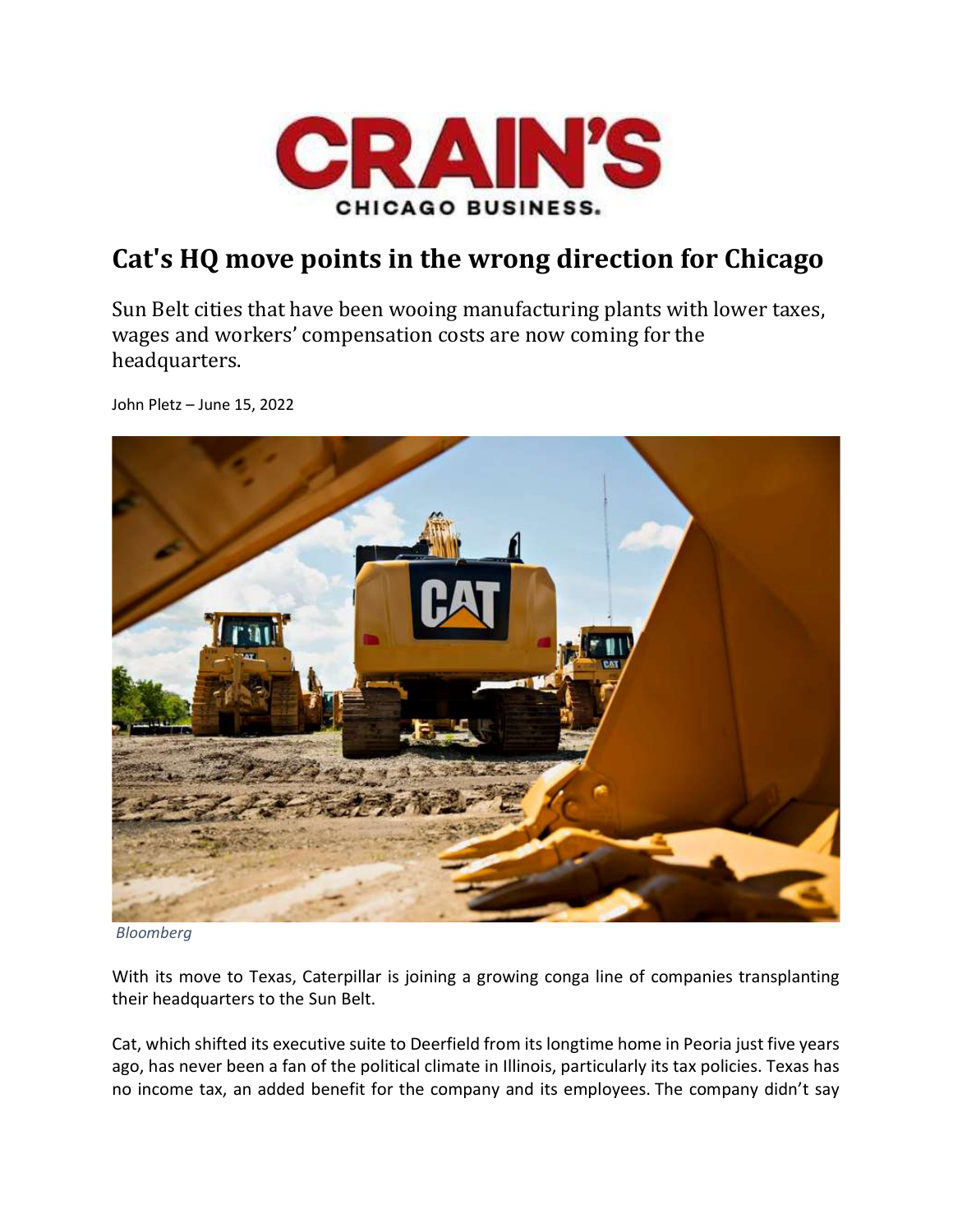much about its move to the Dallas suburb of Irving on Tuesday, but what it did say raises a concern that Chicago is slipping.

"We believe being in the Dallas Fort-Worth market will give us the ability to attract new talent and provide additional career opportunities for our current employees to aid in retention," the company said in a statement to various news outlets.

Chicago has long been a headquarters town, but it's lost two Fortune 500 HQs in little more than a month. As the nation's third-largest city, Chicago always has had a deep pool of educated talent. But it's not growing.

The Dallas-Fort Worth metro area had the fastest growth in the nation last year, adding 97,290 residents, according to the Census Bureau. The Chicago area lost 91,761, feeling the pain of other big cities, including New York, Los Angeles, Boston and San Francisco. Maybe the population declines are pandemic-induced anomalies. Maybe not.

"I don't think you leave Chicago because of taxes," says Harry Kraemer, former CEO of Baxter who teaches at Northwestern University's Kellogg School of Management. "Talent is becoming more mobile. If you've got to hire 1,000 young people over the next five years, where do you want to be? What cities do you want to be in or not be in? A lot of people are moving to Texas, to Florida, to Atlanta, to Nashville. They're moving places people perceive as upwardly mobile, safer."

Sun Belt cities that have been wooing manufacturing plants with lower taxes, wages and workers' compensation costs are now coming for the headquarters. Texas has landed Oracle, Hewlett-Packard Enterprise and Tesla.

"Texas has been playing a winning hand for years," says John Boyd, a principal at Boyd Co., a siteselection consultancy in Boca Raton, Fla. "A string of governors there have been proactive on economic development, meeting with companies."

Texas is now home to 54 Fortune 500 headquarters, up from 49 in 2019. Irving has been particularly successful, with 10. In addition to Cat, it's home to McKesson, a pharmaceutical distributor that left San Francisco in 2019.

Like Cat, Irving landed a lower-level McKesson expansion years earlier. Cat moved the headquarters of its Electric Power division to Irving last year. "We have strategically targeted HQ operations to come here," says Beth Bowman, CEO of the Irving-Las Colinas Chamber of Commerce.

Cat's new home is in Las Colinas, an upscale master-planned community on 12,000 acres in Irving. "It has emerged as a status symbol address," Boyd says. "Celebrities and executives have migrated to that part of the metroplex. There are a lot of executive-friendly gated communities. It's one of the fastest-growing Zip codes in North America.